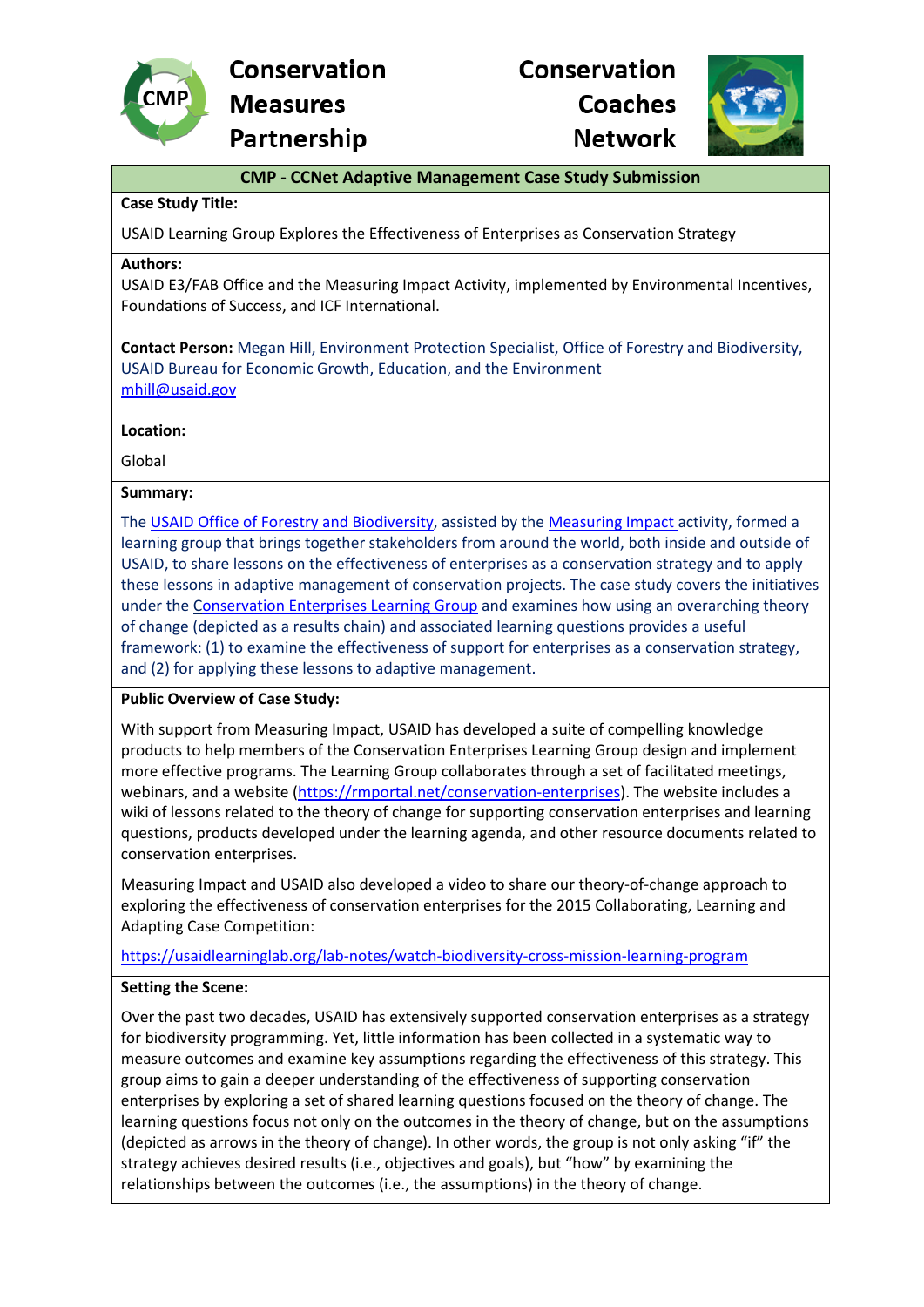

The group developed a [Conservation Enterprise Learning Agenda](https://rmportal.net/conservation-enterprises/learning-agenda) that defines the conservation enterprise strategy, its theory of change, a set of learning questions to explore key assumptions, and activities around the following three approaches:

- synthesis: synthesize the evidence from existing documentation regarding the effectiveness of this strategy;
- retrospective: conduct a review of conservation enterprise approaches that have been in place for 20 years;
- prospective: set up monitoring, evaluation, and learning so that evidence can be generated going forward during implementation of this strategy.
- **Results and Lessons Learned:**

To date, the learning group has implemented the first two approaches (synthesis and retrospective) to gather lessons. The learning group has shared lessons through reports, webinars, and the group's website. USAID staff, and conservation practitioners more broadly, are using these lessons to design and implement their conservation enterprise strategies. Four USAID Missions (country units) are using theory of change and lessons generated through the learning group in the design of evaluations for activities that include conservation enterprise approaches.

*"The cross mission learning agenda is so important. Historically I don't think we've done a great job of learning from other development partners and experiences in other countries, even from other USAID Missions. And we haven't done a great job of building the evidence base behind which enterprises really work and under what particular circumstances. It's refreshing to see that starting to change."* – David Chalmers, Environment Team Leader, USAID Malawi

*"There are many interventions that Missions are doing around the world that are similar, why not capture those general approaches in a very common theory of change and then allow Missions to take a look at that and adapt it for their own use and tweak it in away where we can both implement them in our country and then contribute to the learning that we can do at a cross-Mission level*" – Heather D'Agnes, Former Deputy Director, Environment Office, USAID Indonesia

## **Application beyond Case:**

In helping the USAID Conservation Enterprises Learning Group develop and implement a learning agenda, we have learned that:

- the "generic" theory of change and learning questions are a useful framework for the learning group in structuring our agenda;
- examining not only "if", but also "why" desired results are or are not achieved has led to important insights on key assumptions commonly made in implementing this strategy and the enabling conditions that support the achievement of outcomes; and
- the learning group has synthesized lessons in way that is more readily usable in designing and implementing this strategy.